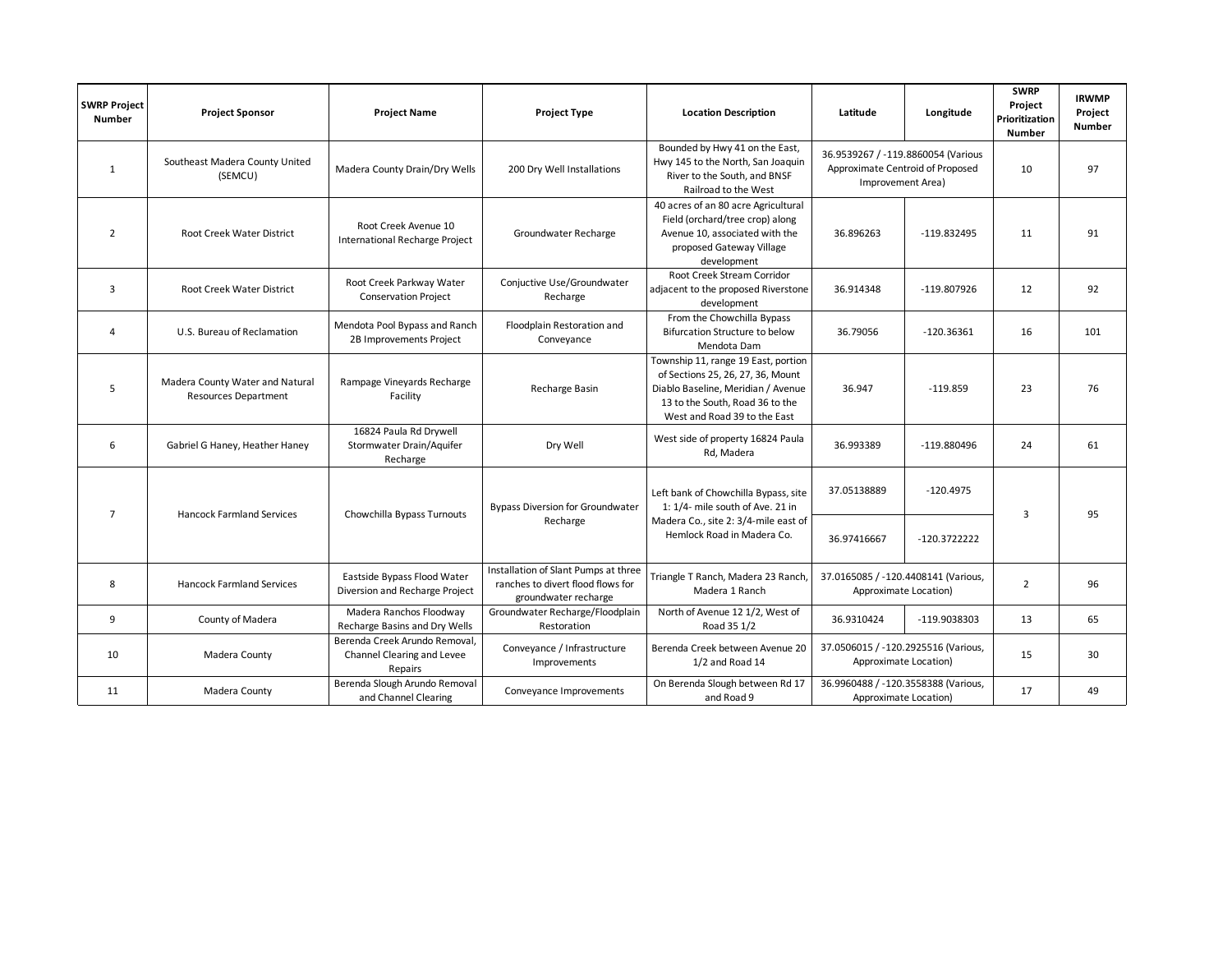| <b>SWRP Project</b><br><b>Number</b> | <b>Project Sponsor</b>                                         | <b>Project Name</b>                                                                                                       | <b>Project Type</b>                                                         | <b>Location Description</b>                                                                                          | Latitude                                                         | Longitude      | <b>SWRP</b><br>Project<br>Prioritization<br><b>Number</b> | <b>IRWMP</b><br>Project<br><b>Number</b> |
|--------------------------------------|----------------------------------------------------------------|---------------------------------------------------------------------------------------------------------------------------|-----------------------------------------------------------------------------|----------------------------------------------------------------------------------------------------------------------|------------------------------------------------------------------|----------------|-----------------------------------------------------------|------------------------------------------|
| 12                                   | Madera County                                                  | Cottonwood Creek Channel<br>Clearing and Levee Repairs                                                                    | Conveyance / Infrastructure<br>Improvements                                 | Cottonwood Creek between Rd 29<br>and Road 20                                                                        | 36.8934473 / -120.1013015 (Various,<br>Approximate Location)     |                | 18                                                        | 53                                       |
| 13                                   | Madera County                                                  | Dry Creek Channel Clearing and<br>Levee/Embankment Repairs                                                                | Conveyance / Infrastructure<br>Improvements                                 | Dry Creek between Rd 24 and Road<br>17                                                                               | 36.9989690 / -120.1726589 (Various,<br>Approximate Location)     |                | 20                                                        | 56                                       |
| 14                                   | Madera County                                                  | Fresno River Channel Clearing and<br>Levee/Embankment Repairs                                                             | Conveyance / Infrastructure<br>Improvements                                 | On the Fresno River between Rd 28<br>1/2 and Road 9                                                                  | 36.9764176 / -120.2038628 (Various,<br>Approximate Location)     |                | 19                                                        | 59                                       |
| 15                                   | Chowchilla Water District                                      | Ash Bypass Check                                                                                                          | Infrastructure Improvements to<br>Facilitate Conveyance and Recharge        | On Ash Slough near Avenue 26 in<br>Chowchilla                                                                        | 37.126567                                                        | $-120.273611$  | 9                                                         | 34                                       |
| 16                                   | County of Madera                                               | Canal Way Recharge Basin<br>Project                                                                                       | Groundwater Recharge                                                        | North of Temple Drive, West of<br>Canal Way                                                                          | 36.9921594                                                       | -120.0828059   | 14                                                        | 31                                       |
| 17                                   | Madera County Water and Natural<br><b>Resources Department</b> | Cottonwood Creek Stormwater<br>Capture Structure                                                                          | Stormwater Recharge                                                         | Intersection of Ave 7 and Road east<br>1 mile, south by 1/2 mile, where<br>Cottonwood Creek runs through<br>property | 36.8520504                                                       | $-120.2251301$ | 22                                                        | 54                                       |
| 18                                   | City of Chowchilla                                             | Chowchilla City Hall Conservation<br>Landscaping, Green<br>Infrastructure, and Storm Water<br><b>Infiltration Project</b> | Low Impact Development/Flood<br>Management/Recharge                         | Trinity Avenue and S 2nd Street                                                                                      | 37.1218611                                                       | -120.2599295   | 8                                                         | 13                                       |
| 19                                   | City of Madera                                                 | <b>Rotary Park Conservation</b><br>Landscaping, Green<br>Infrastructure, and Storm Water<br><b>Infiltration Project</b>   | Low Impact Development/Flood<br>Management/Recharge                         | Southeast of Avenue 15 1/2,<br>Southwest of N Gateway Drive                                                          | 36.9717416                                                       | -120.0719338   | 5                                                         | 23                                       |
| 20                                   | City of Madera                                                 | Madera City Hall Conservation<br>Landscaping, Green<br>Infrastructure, and Storm Water<br><b>Infiltration Project</b>     | Low Impact Development/Flood<br>Management/Recharge                         | 4th and N H St                                                                                                       | 36.9624452                                                       | $-120.0644422$ | 6                                                         | 22                                       |
| 21                                   | City of Madera                                                 | Fresno River Oil/Water<br>Separators                                                                                      | Oil/Water Separators                                                        | Location and Number to be<br>confirmed                                                                               | 36.9679048 / -120.0830609 (Various,<br>One Approximate Location) |                | 21                                                        | 21                                       |
| 22                                   | Gravelly Ford Water District                                   | Firebaugh Boulevard<br>Groundwater Recharge/Flooding<br>of Existing Pasturelands                                          | Groundwater Recharge                                                        | North of Firebaugh Boulevard<br>adjacent to the Chowchilla Canal<br><b>Bypass</b>                                    | 36.9921594                                                       | -120.3223127   | $\overline{7}$                                            | 47                                       |
| 23                                   | Fairmead Community and Friends                                 | Community of Fairmead Green<br>Infrastructure and Dry Well<br><b>Improvement Projects</b>                                 | Green Infrastructure/Dry<br><b>Wells/Community Drainage</b><br>Improvements | Community of Fairmead, East of<br>Highway 99, Chowchilla, CA                                                         | 36.9679048 / -120.0830609 (Various,<br>One Approximate Location) |                | $\mathbf{1}$                                              | 45                                       |
| 24                                   | County of Madera                                               | <b>Brockmore Property</b>                                                                                                 | Groundwater Recharge/Floodplain<br>Restoration                              | North of Avenue 12, East of Road 38                                                                                  | 36.9245081                                                       | $-119.8545023$ | 4                                                         | 62, 75, or85?                            |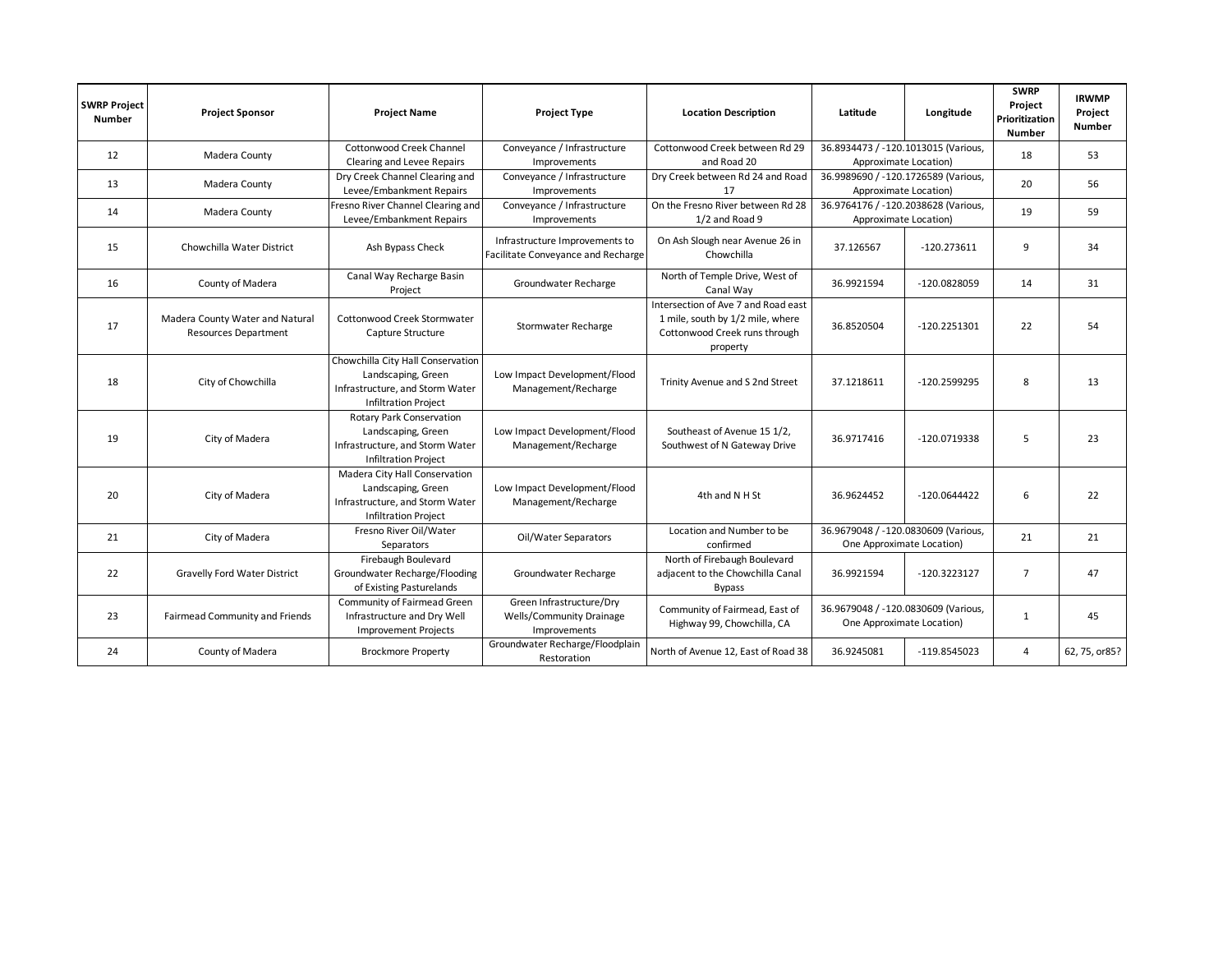| <b>SWRP Project</b><br><b>Number</b> | <b>Project Sponsor</b>                                                             | <b>Project Name</b>                            | <b>Project Type</b>                                                                                                                                                                                                                       | <b>Location Description</b>                                                                                                                                                                                                | Latitude  | Longitude     | <b>SWRP</b><br>Project<br>Prioritization<br><b>Number</b> | <b>IRWMP</b><br>Project<br>Number |
|--------------------------------------|------------------------------------------------------------------------------------|------------------------------------------------|-------------------------------------------------------------------------------------------------------------------------------------------------------------------------------------------------------------------------------------------|----------------------------------------------------------------------------------------------------------------------------------------------------------------------------------------------------------------------------|-----------|---------------|-----------------------------------------------------------|-----------------------------------|
| 25                                   | Triangle T Water District                                                          | Red Top Subsidence Mitigation                  | Diversion on the<br>Chowchilla/Eastside bypass into<br>recharge ponds and distribution<br>facilities                                                                                                                                      | The Western side of the Chowchilla<br>subbasin known as the Red Top area                                                                                                                                                   |           |               |                                                           | 137                               |
| 26                                   | Root Creek Water District                                                          | <b>WWTP Expansion - Water Reuse</b><br>Project | Development and implementation<br>of expanded treatment facilities at<br>the existing WWTP                                                                                                                                                |                                                                                                                                                                                                                            | 36.904827 | $-119.821176$ |                                                           | 136                               |
| 27                                   | Root Creek Water District                                                          | River Diversion and Pipeline<br>Project        | Surface water conveyance to a<br>treatment plant and delivery of<br>surface water to the Riverstone<br>Development                                                                                                                        | Section 30, Township 12 South<br>Range 20 East on the North bank of<br>the San Joaquin River. Alignment<br>towards the development would be<br>either Road 30 or Road 40 or a<br>combination along these existing<br>roads |           |               |                                                           | 133                               |
| 28                                   | Root Creek Water District                                                          | Reclaimed Water Infrastructure<br>Project      | Development and implementation<br>of WWTP reclaimed water<br>distribution infrastructure to be used<br>for landscape, agriculture, fire<br>system use, and recharge                                                                       | Urban developments within RCWD<br>service area and/or delivery to<br>agricultural area in lieu of those<br>lands pumping groundwater                                                                                       |           |               |                                                           | 132                               |
| 29                                   | Root Creek Water District                                                          | <b>Recharge Basin Facility</b>                 | Recharge Basin                                                                                                                                                                                                                            | Basins incorporated into the Root<br>Creek Parkway                                                                                                                                                                         |           |               |                                                           | 131                               |
| 30                                   | Madera Ag Water Association                                                        | Madera/Chowchilla GSP Recharge<br>Projects     | Groundwater Recharge                                                                                                                                                                                                                      | MCGSA managed area (e.g., near<br>Madera Canal, MID delivery system,<br>Chowchilla Bypass, or other natural<br>stream courses)                                                                                             |           |               |                                                           | 129                               |
| 31                                   | Madera County GSA                                                                  | Westside Recharge Project                      | Individual sites with recharge<br>potential and access to flood and<br>excess surface water flows<br>(identified and described in the join<br>GSP, Chapter 4, p. 37 [4 - 37] as part<br>of the Madera-Chowchilla Bypass<br>Recharge Basin | 5 sites total: 4 sites East of the<br>Chowchilla Bypass and South of the<br>Fresno River, and 1 site East of the<br>Chowchilla Bypass and South of the<br>Berenda Creek                                                    |           |               |                                                           | 110                               |
| 32                                   | Madera County                                                                      | Madera East Grower Group<br>Recharge Project   | Recharge Basins and infrastructure                                                                                                                                                                                                        | 4 sites have been identified: Ave 20<br>1/2 at Berenda Creek, Ave 22 1/2<br>and Road 25, Ave 21 1/2 and<br>Fairmead, Hwy 99 at Berenda Creek                                                                               |           |               |                                                           | 107                               |
| 33                                   | Madera County Water and Natural<br>Resources / Oakhurst River Parkway<br>Committee | Oakhurst River Parkway Clean Up<br>and Rehab   | Creek and river capacity increase                                                                                                                                                                                                         | Starts at Hwy 41 on one end and<br>ends at Yosemite High School at the<br>other end                                                                                                                                        |           |               |                                                           | 120                               |
| 34                                   | Penny Newman Grain Co.                                                             | Penny Newman - Clean<br>Groundwater Recharge   | Groundwater Recharge                                                                                                                                                                                                                      | Any recharge basin in Madera<br>County with poor drainage                                                                                                                                                                  |           |               |                                                           | 130                               |
| 35                                   | <b>Aliso Water District</b>                                                        | <b>Cottonwood Recharge Project</b>             | Diversion of up to 110 CFS of<br>appropriated water from the<br>Chowchilla bypass to a 75-acre<br>basin for direct recharge                                                                                                               | The Bypass turnout is proposed at<br>36d50'11.02"N/120d18'16.09"W,<br>and the centroid of the 75-acre<br>pond is at approximately<br>36d50'25.16"N/120d16'32.27"W.                                                         |           |               |                                                           | 139                               |